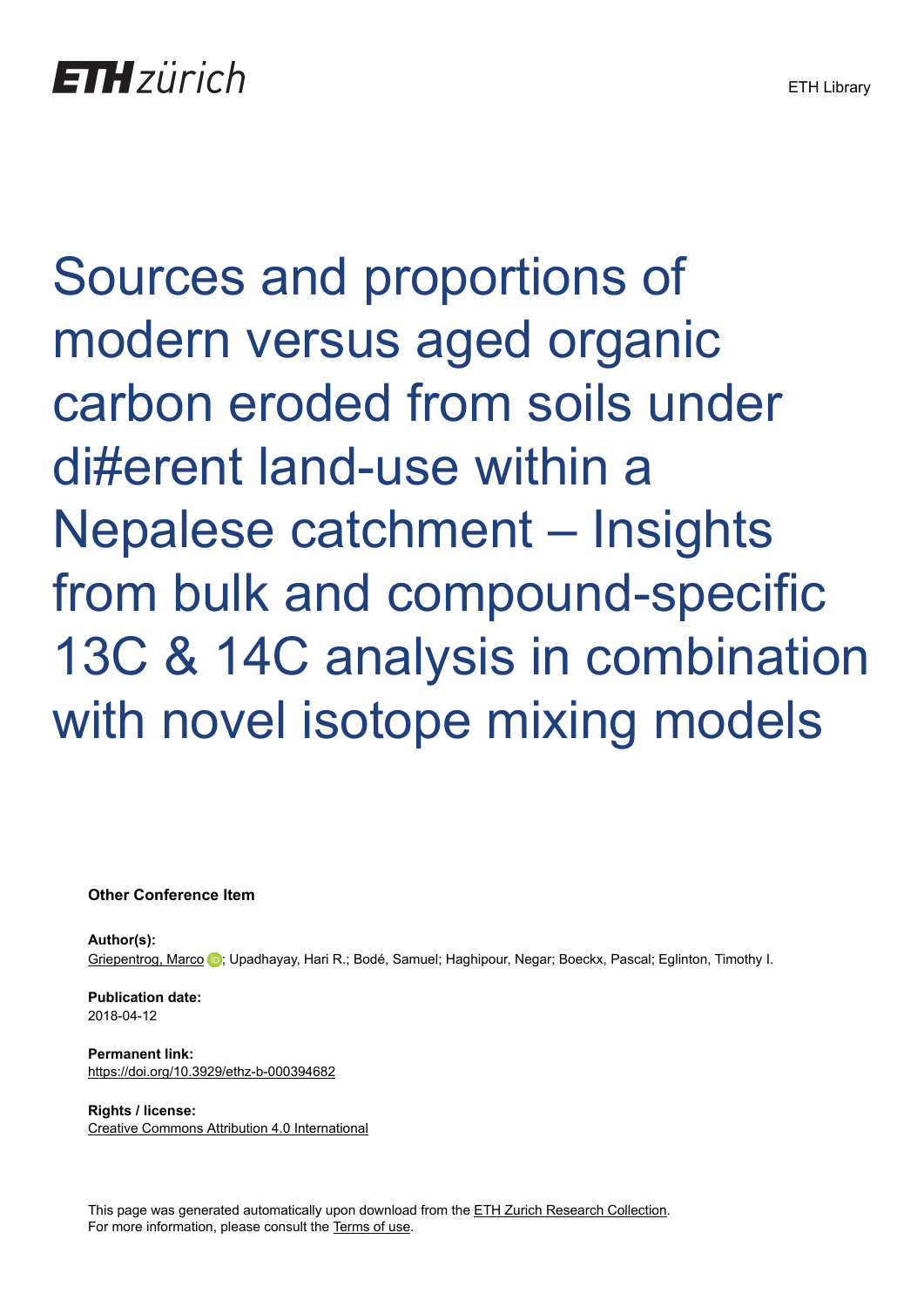## **Originally published in:**

Geophysical Research Abstracts 20

## **Funding acknowledgement:**

174300 - Sources and proportions of modern and aged organic carbon eroded from soils under different land-use within catchments in Nepal – Insights from compound-specific 13C & 14C analysis and novel mixing models (SNF)